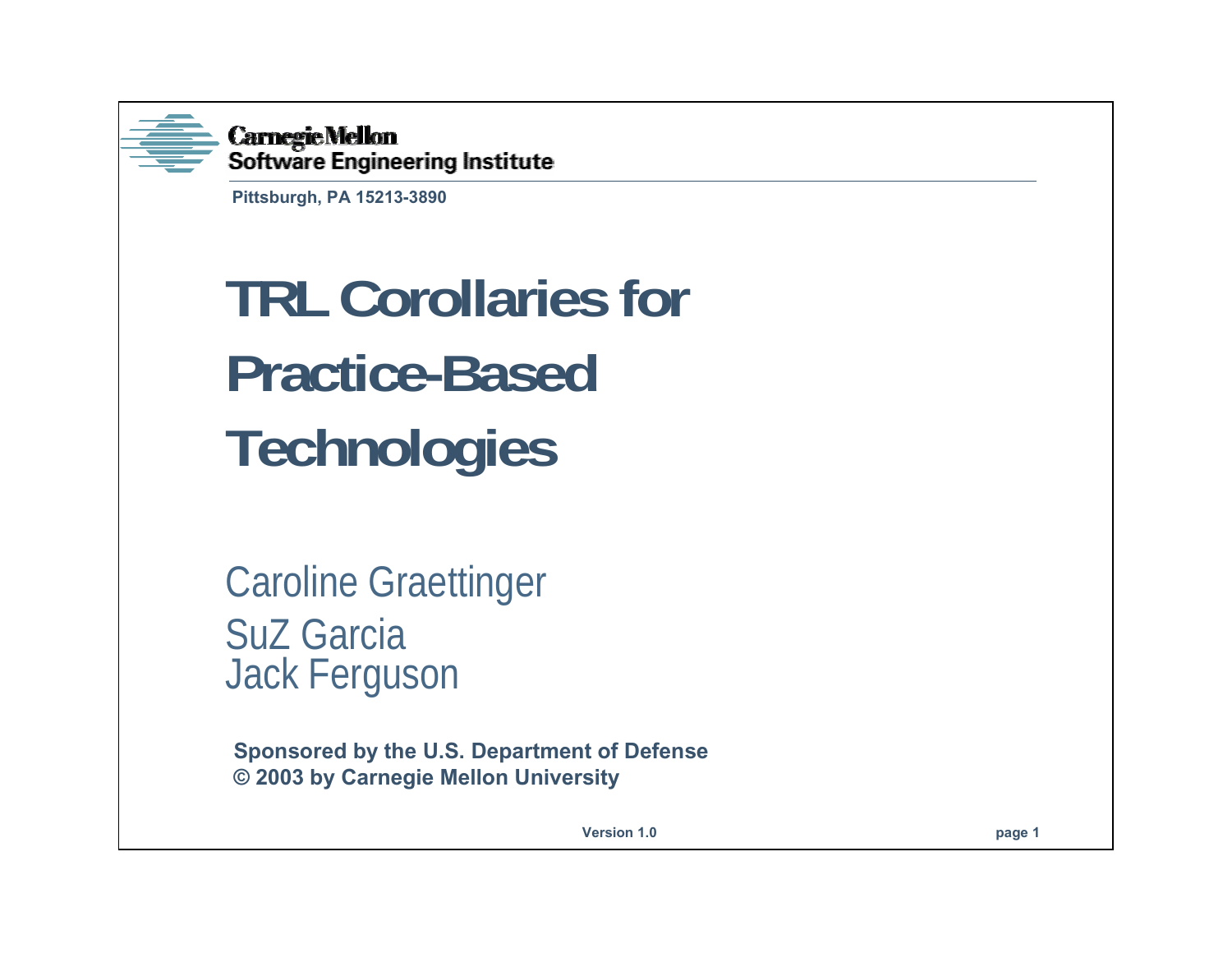

## **Purpose of this Presentation**

To offer a draft set of TRL descriptions for use in assessing practice-based technologies (PBTs)

To outline the next steps by which these descriptions will be prototyped, piloted, and tested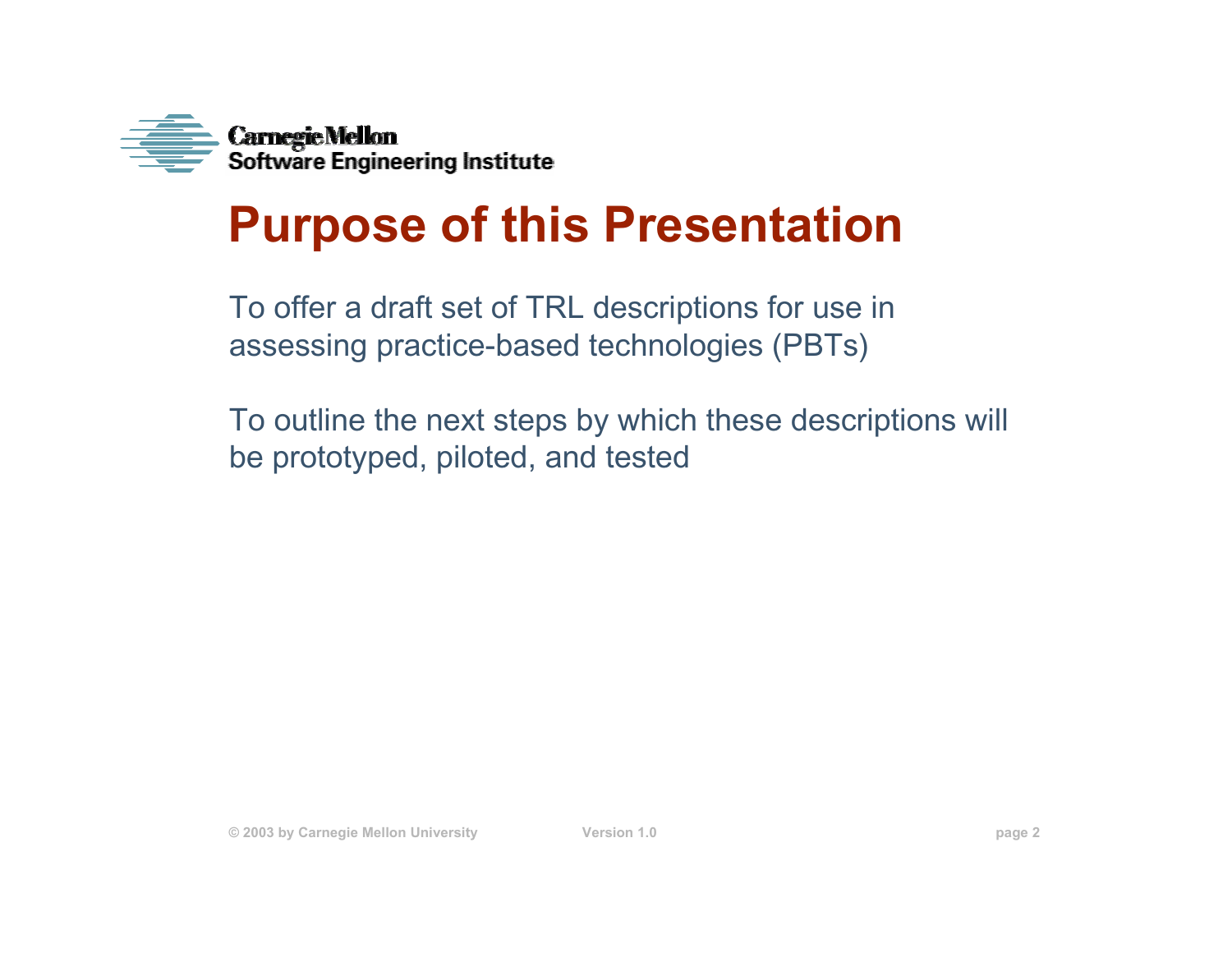

#### **What are PBTs?**

**Practices** Processes**Methods** Approaches Frameworks (for the above)

Product Line PracticesCMMI (framework) Acquisition practices Transition processes

Versus non-PBTs:**Hardware Software** Embedded systems Biomedical devices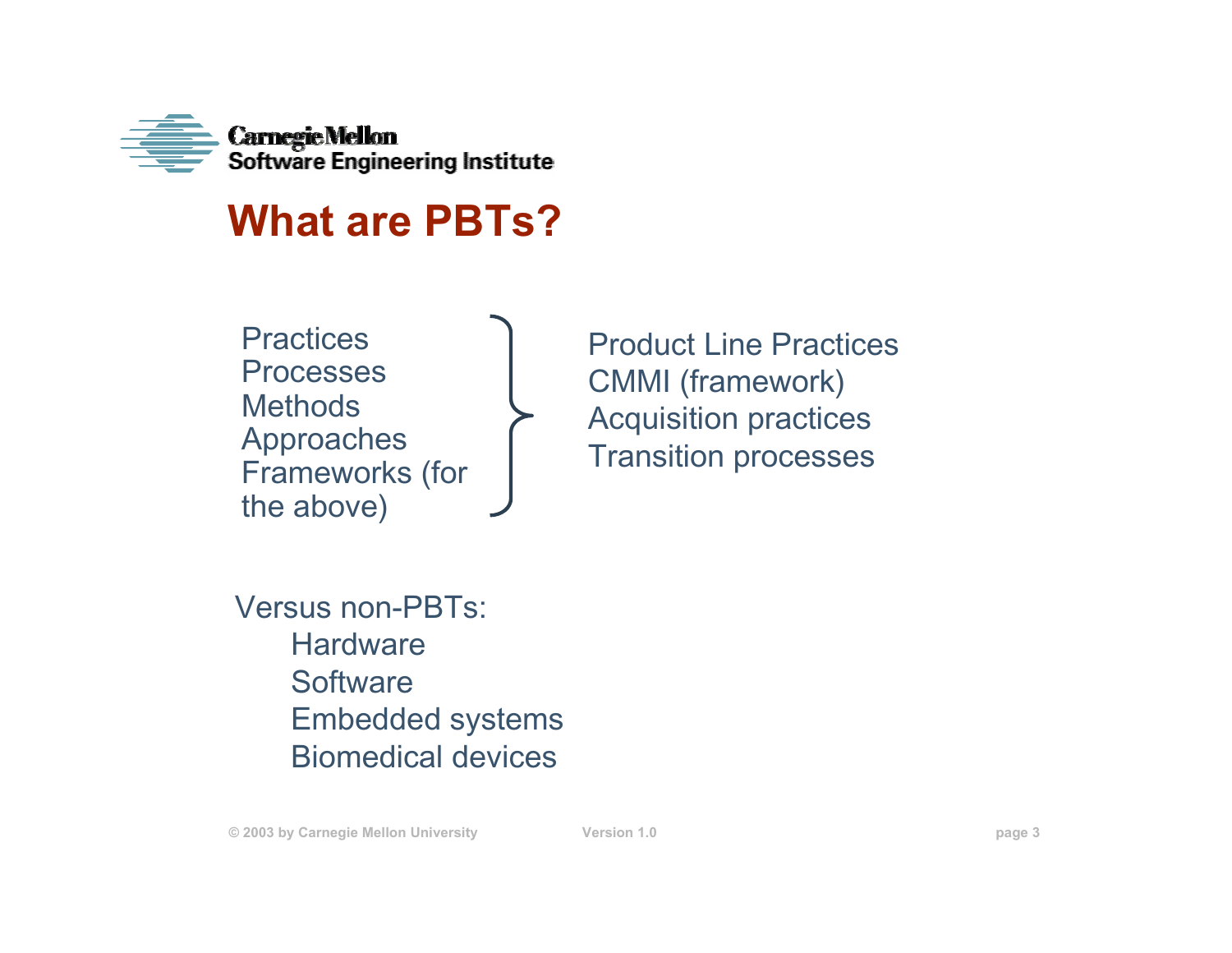

### **DoD Technology Readiness Levels**

A scale from 1 to 9 used to assess technology maturity\*

- $\bullet$ Basic principles observed and reported.
- •Technology concept and/or application formulated.
- • Analytical and experimental critical function and/or characteristic proof of concept.
- $\bullet$  Component and/or breadboard validation in laboratory environment.
- $\bullet$  Component and/or breadboard validation in relevant environment.
- $\bullet$  System/subsystem model or prototype demonstration in a relevant environment.
- $\bullet$  System prototype demonstration in an operational environment.
- $\bullet$  Actual system completed and qualified through test and demonstration.
- $\bullet$ Actual system proven through successful mission operations.

#### \*DoD Interim Defense Acquisition Guidebook, October 30, 2002

**© 2003 by Carnegie Mellon University Version 1.0 page 4**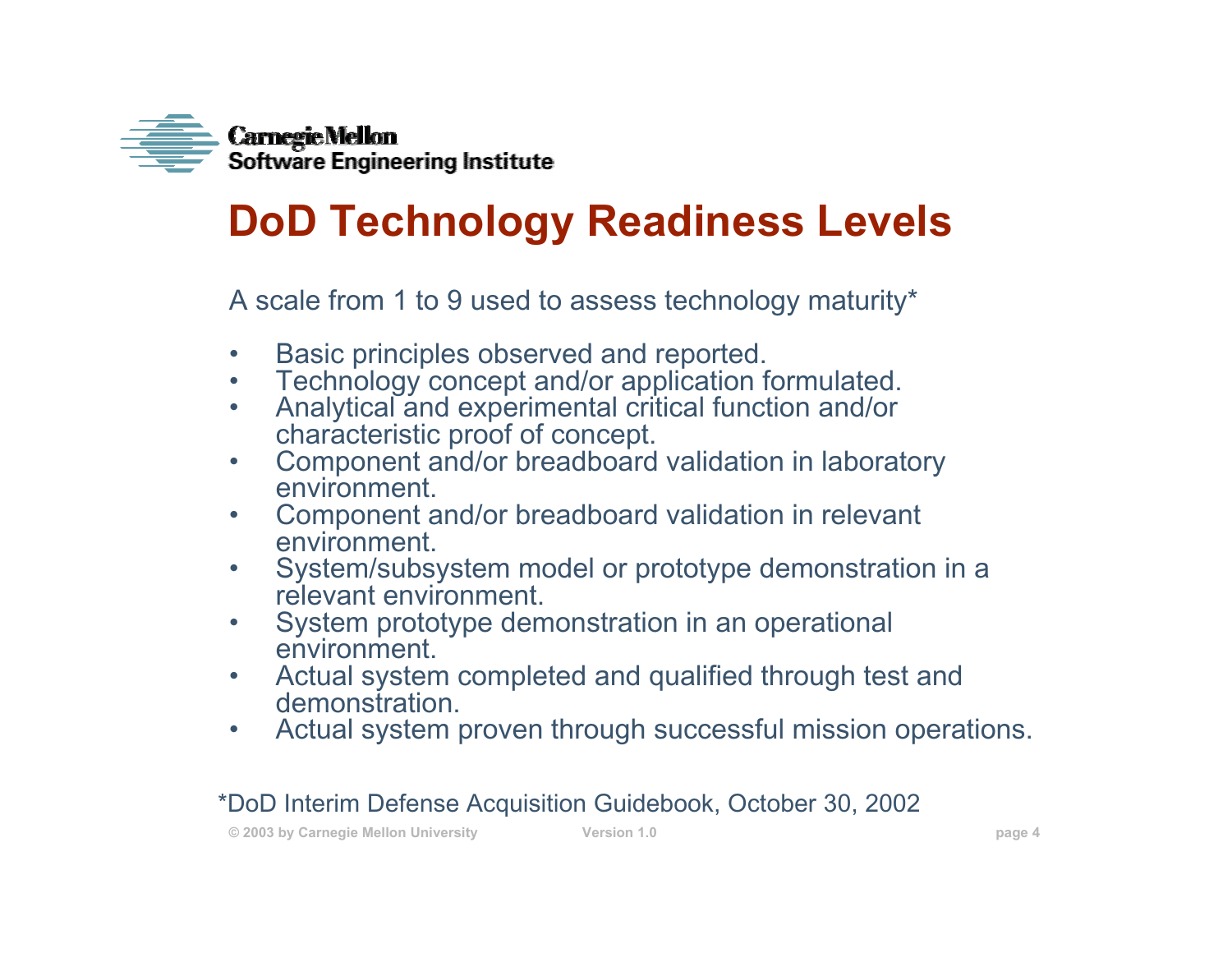

### **Why New TRL Descriptions for PBTs?**

TRL users find current description difficult to interpret for non-hardware/system technologies e.g. software, medical, practices

Army developed TRL descriptions for software

Army Medical Research and Materiel Command developing TRL descriptions for biomedical technologies

AFRL (Bill Nolte) maturing a software tool for implementing TRLs

Study by SEI and Army CECOM in 2002 showed TRLs also not readily applied to information assurance PBTs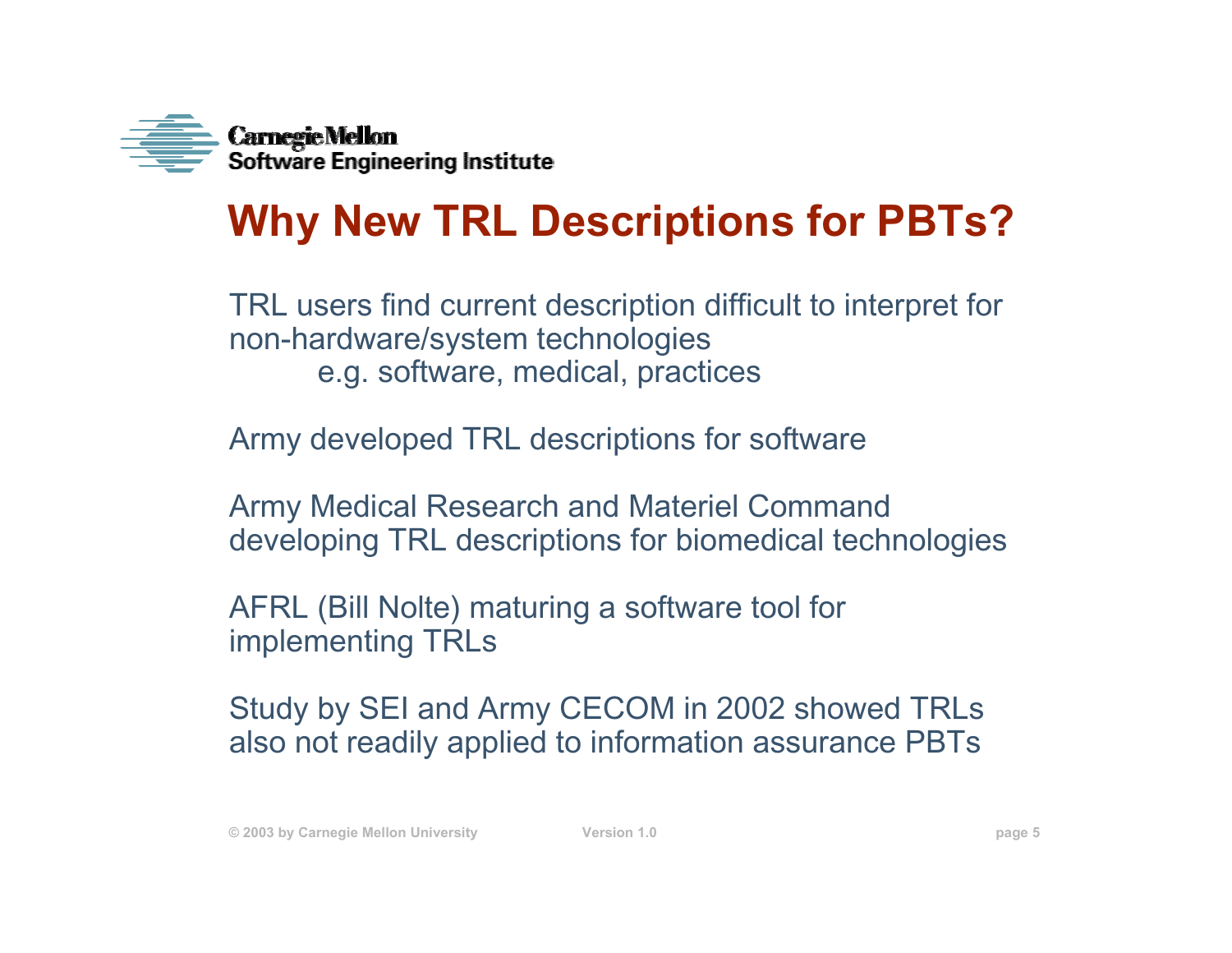

## **Why Should I Care?**

Improvement of acquisition practices will require the implementation of PBTs

Knowing the "readiness" of a PBT is important to managing its implementation risks:

- "early" technologies may be suitable for some, but require additional investment (to mature) for others
- "mature" technologies may be suitable for some, but offer no competitive advantage to others (because everyone has access to it)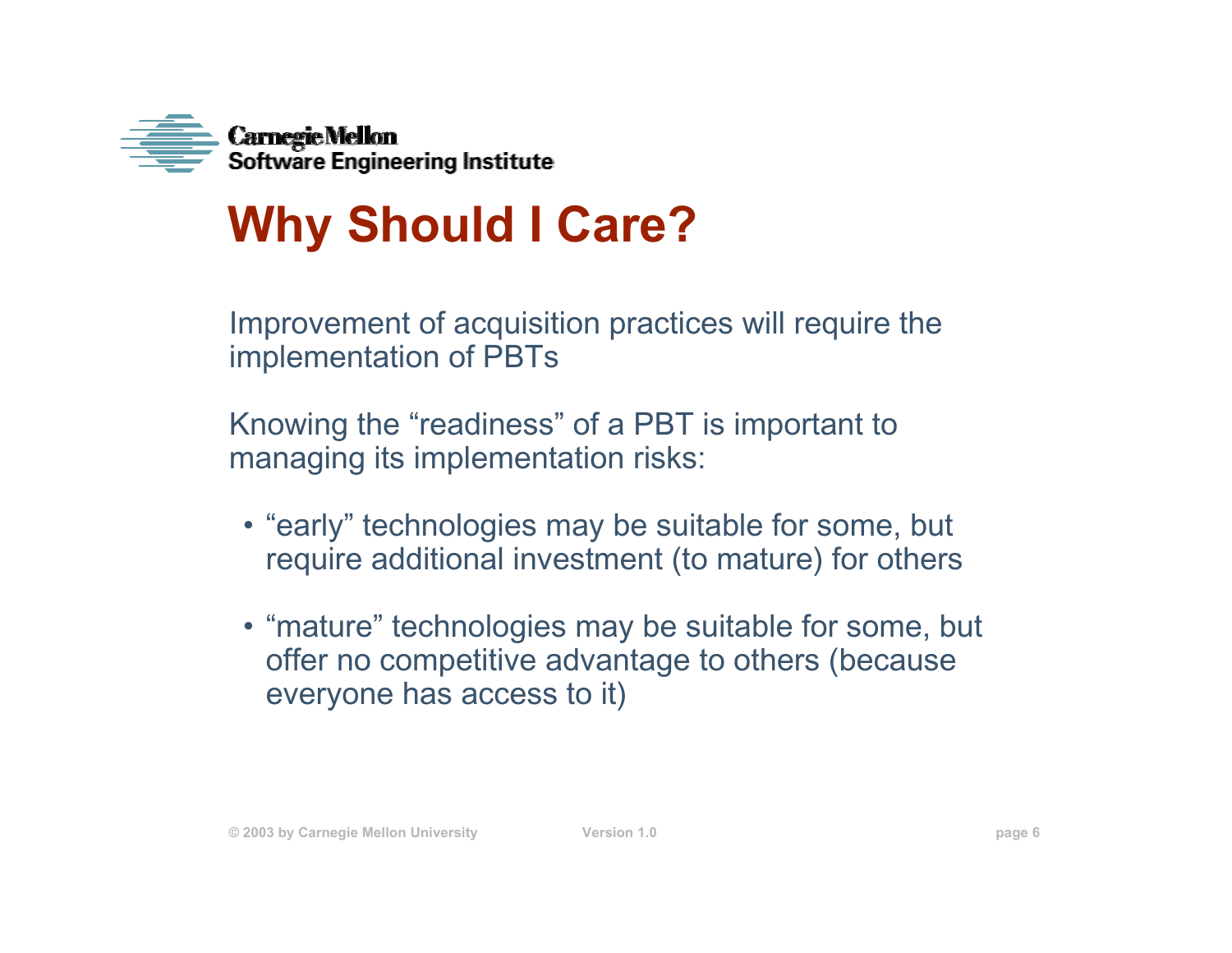

## **Implementation Risk**



#### Increasing adopter readiness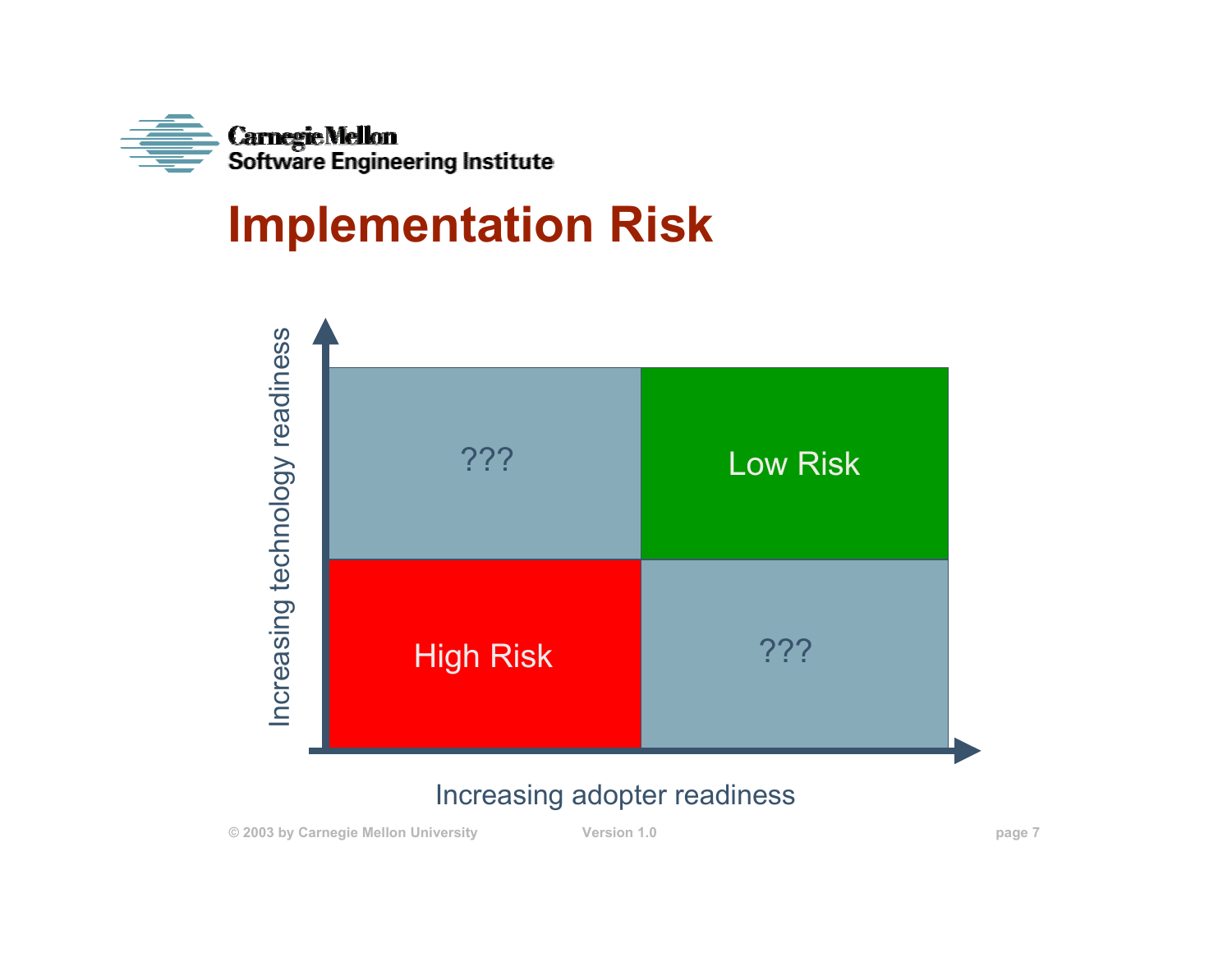

## **Our Approach**



#### Our approach was to modify the Description for each level, leaving the Definition as is.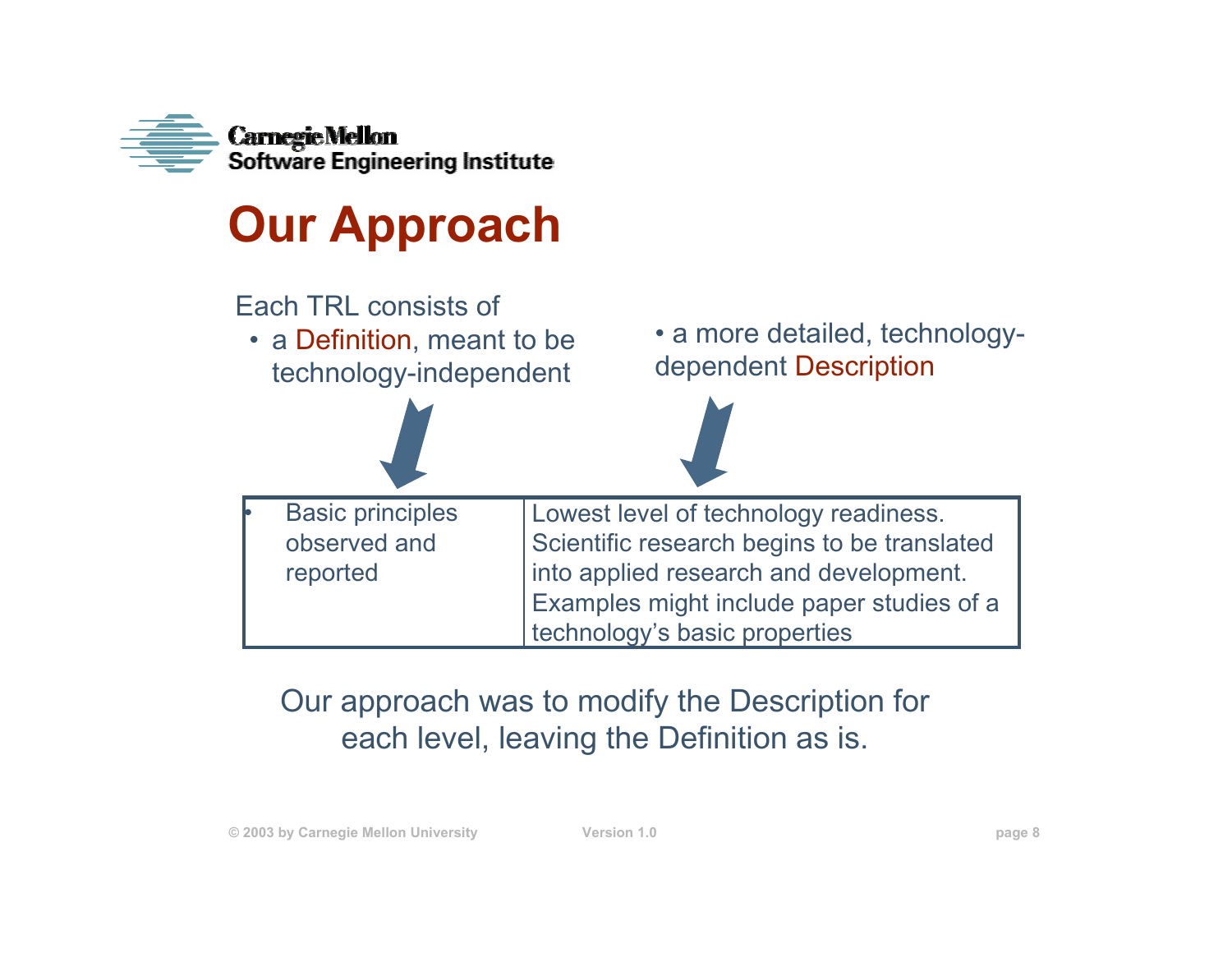

### **Caveats**

The Definitions are not really technology-independent (e.g., the term "breadboard") but for those who want to use TRLs to assess non-hardware/system technologies, they'll have to live with it if they want to be compliant with the TRL scale

TRLs are not the only criteria that support technology management, they are just one of numerous criteria

Users in the SEI/CECOM study estimated the TRL scale provides them up to 30% of their decision criteria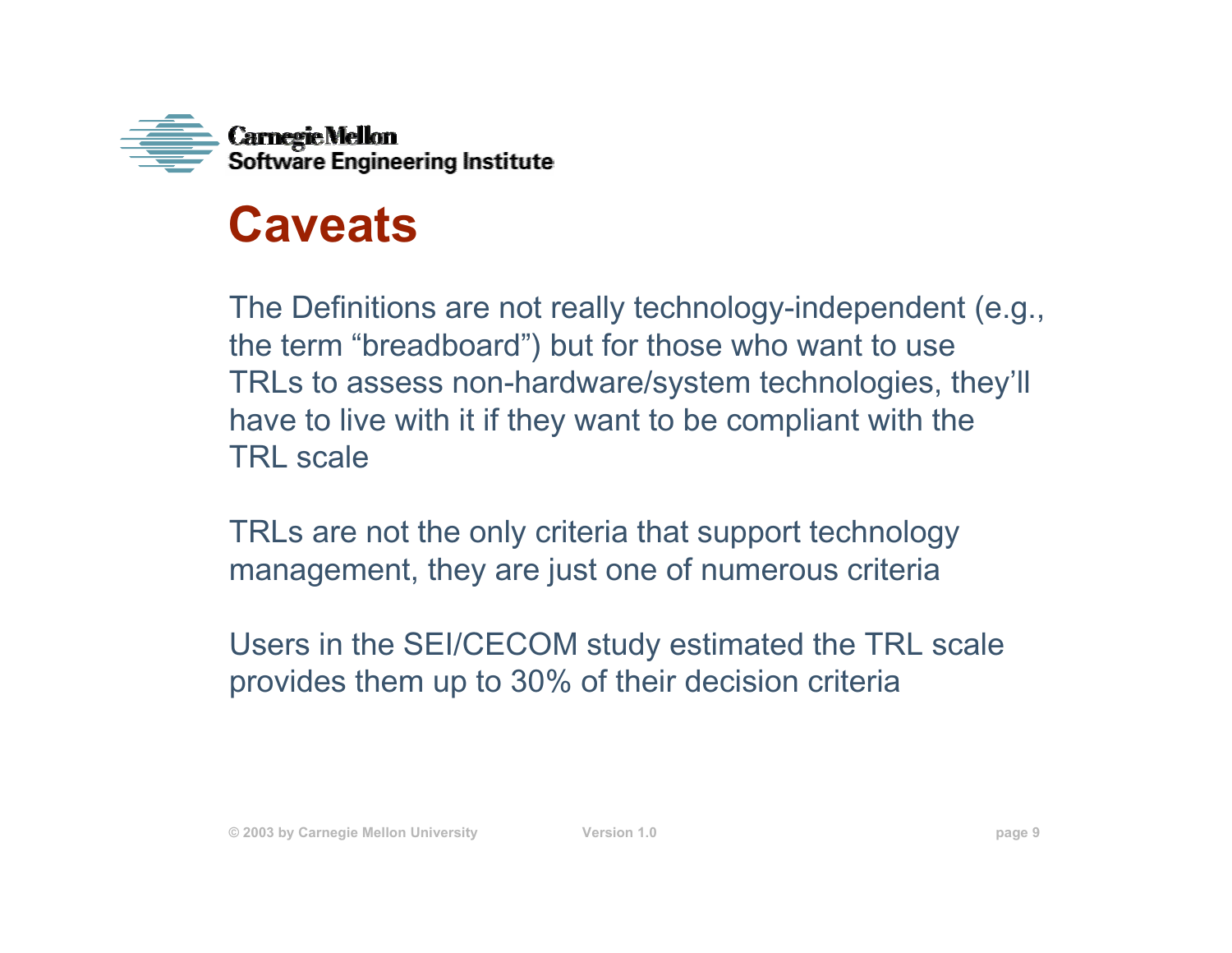

## **Checkpoint**

At this point, you should understand

- $\bullet$  the importance of assessing PBT readiness as a matter of managing implementation risk
- $\bullet$  that current TRL descriptions are difficult to apply to the PBT context

In the next few slides, we show

- A mapping between the TRLs for hardware/system context and our proposed TRLs for PBTs
- $\bullet$ an example using SW-CMM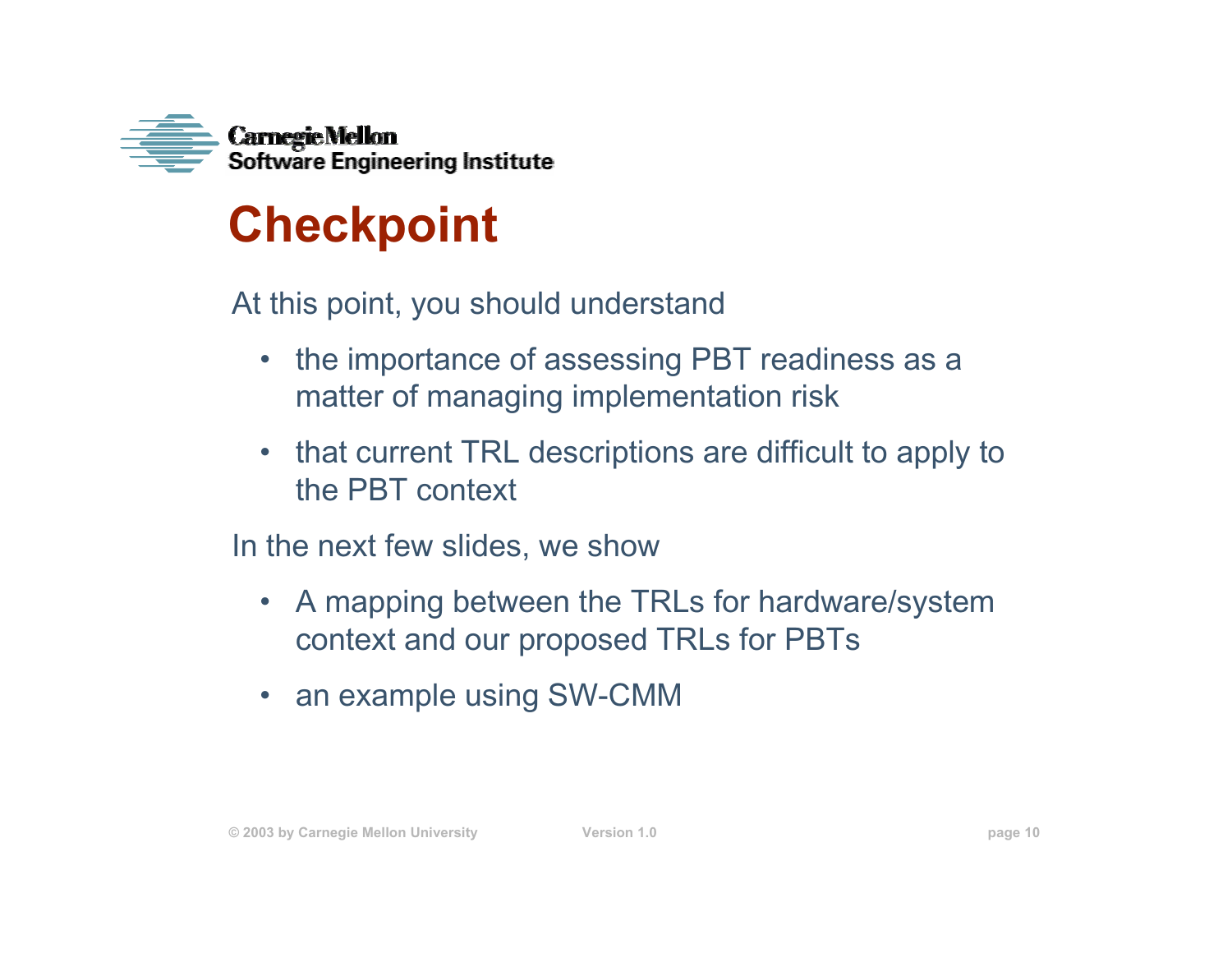

### **TRL Readiness Fundamentals in theHardware/Systems Context**

For hardware/systems, TRLs 1-9 depict the following general progression in readiness:

- The environment in which the technology can function becomes more representative of the final operational environment
	- from paper studies through laboratory setup, simulated environments, to mission operations
- The completeness of the technology increases
	- from basic properties through breadboard components, integrated components, prototype, to final form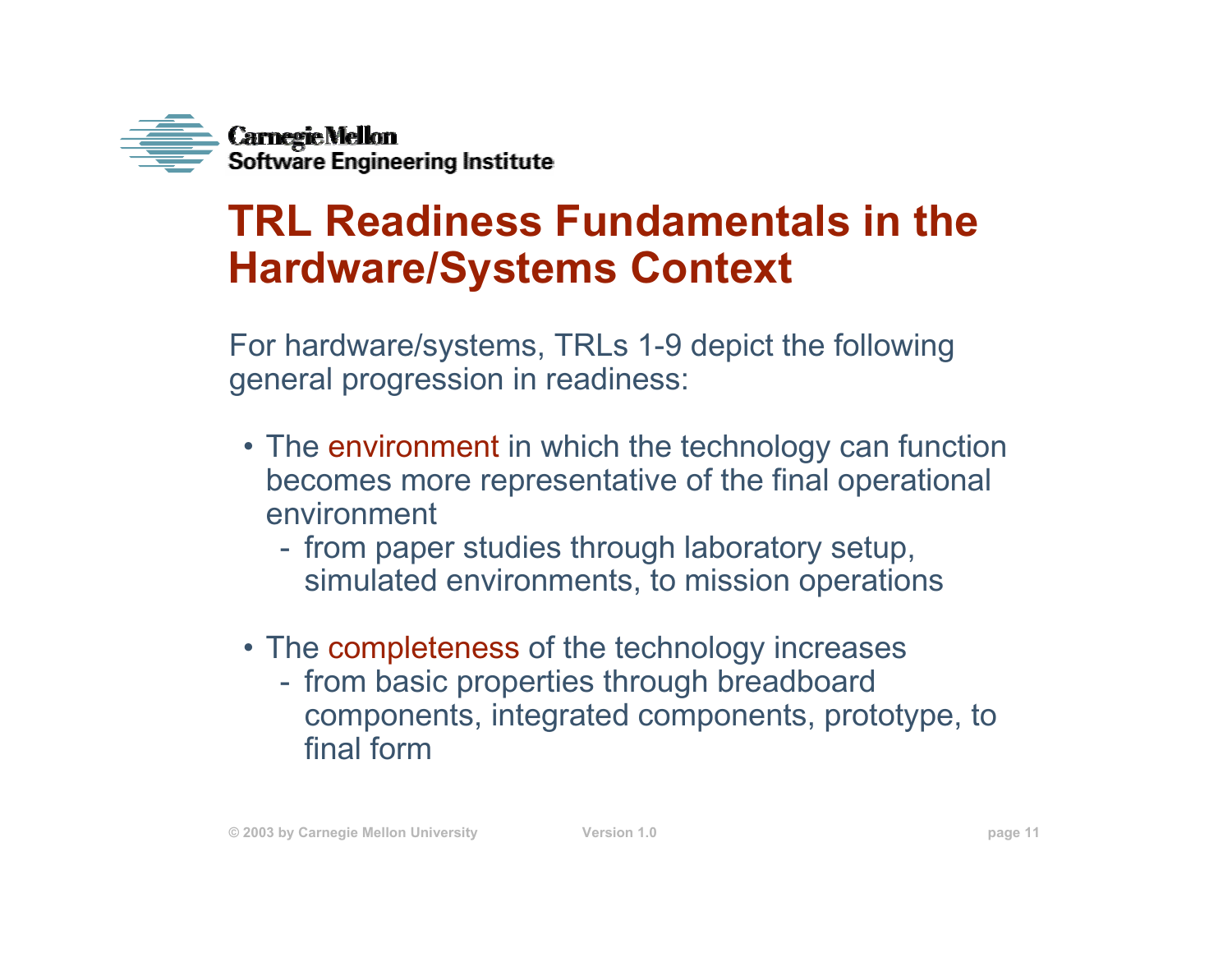

## **What Does this Mean for PBTs?**

The environment in which the technology can function becomes more representative of the final operational environment *(a community of users)*

 *for PBTs this means the community of users expands from initial risk takers to more mainstream members of the community*

The completeness of the technology increases

 *For PBTs this means the technology progresses from defined basic properties through defined core practices, implementation mechanisms, best practices, to a body of knowledge*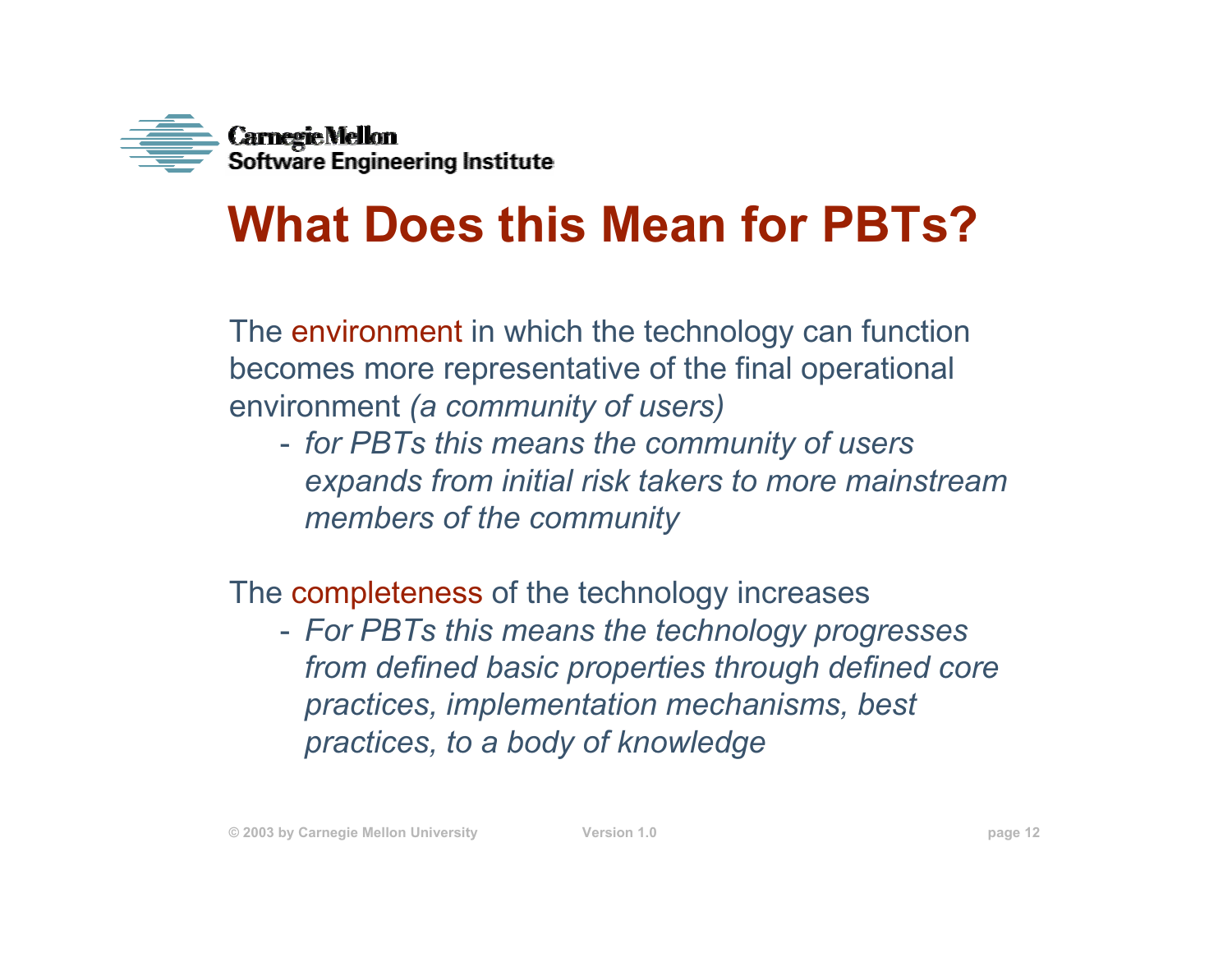

## **Key Differences**

The operating environment for PBTs is people/organizations/community, not hardware/systems

PBT environment is more mutable, malleable, in flux

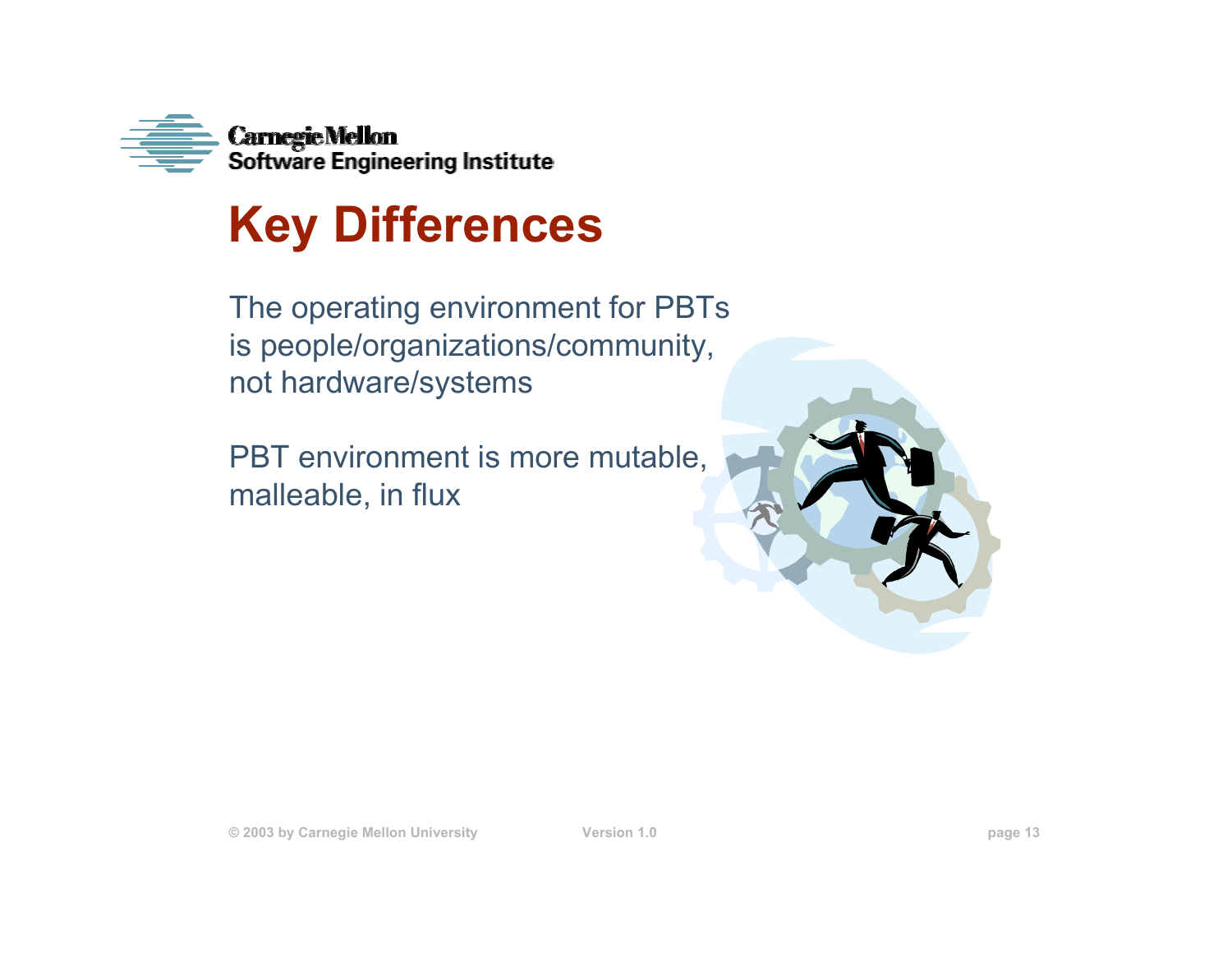

## **PBT Corollaries - draft**

| <b>TRL</b>     | <b>HW/System</b>                                                     | <b>PBT</b>                                                                                                                                                        |
|----------------|----------------------------------------------------------------------|-------------------------------------------------------------------------------------------------------------------------------------------------------------------|
| $\mathbf 1$    | Scientific research, paper<br>studies                                | Scientific, behavioral, and market research, paper<br>studies                                                                                                     |
| $\overline{2}$ | Practical, speculative<br>applications invented                      | Practical, speculative applications invented, potential<br>user communities identified                                                                            |
| 3              | Active R&D initiated,<br>analytical and lab studies of<br>components | Active R&D initiated, critical elements identified and<br>demonstrated with innovative users                                                                      |
| $\overline{4}$ | <b>Basic components</b><br>integrated, lab environment               | Basic elements integrated to form core PBT, visionary<br>leaders used to demonstrate value and transitionability                                                  |
| 5              | Integrated components<br>demonstrated in simulated<br>environment    | Prototypes of implementation mechanisms established.<br>demonstrated with core PBT for pragmatic users in<br>simulated environments, such as role-based workshops |
| 6              | Prototype tested in relevant<br>environment                          | Implementation mechanisms refined and integrated<br>with core PBT, demonstrated in relevant environments,<br>e.g., pilot settings                                 |
| $\overline{7}$ | Actual system prototype in<br>operational environment                | Implementation needs of mainstream users identified<br>and integrated into the prototype, operational use by<br>relevant users demonstrated across the community  |
| 8              | Final form proven to work in<br>operational environment              | Technology picked-up for wide-spread rollout across<br>the community                                                                                              |
| 9              | <b>Actual application running</b><br>under mission conditions        | PBT use is considered routine within community, best<br>practices and body of knowledge in place                                                                  |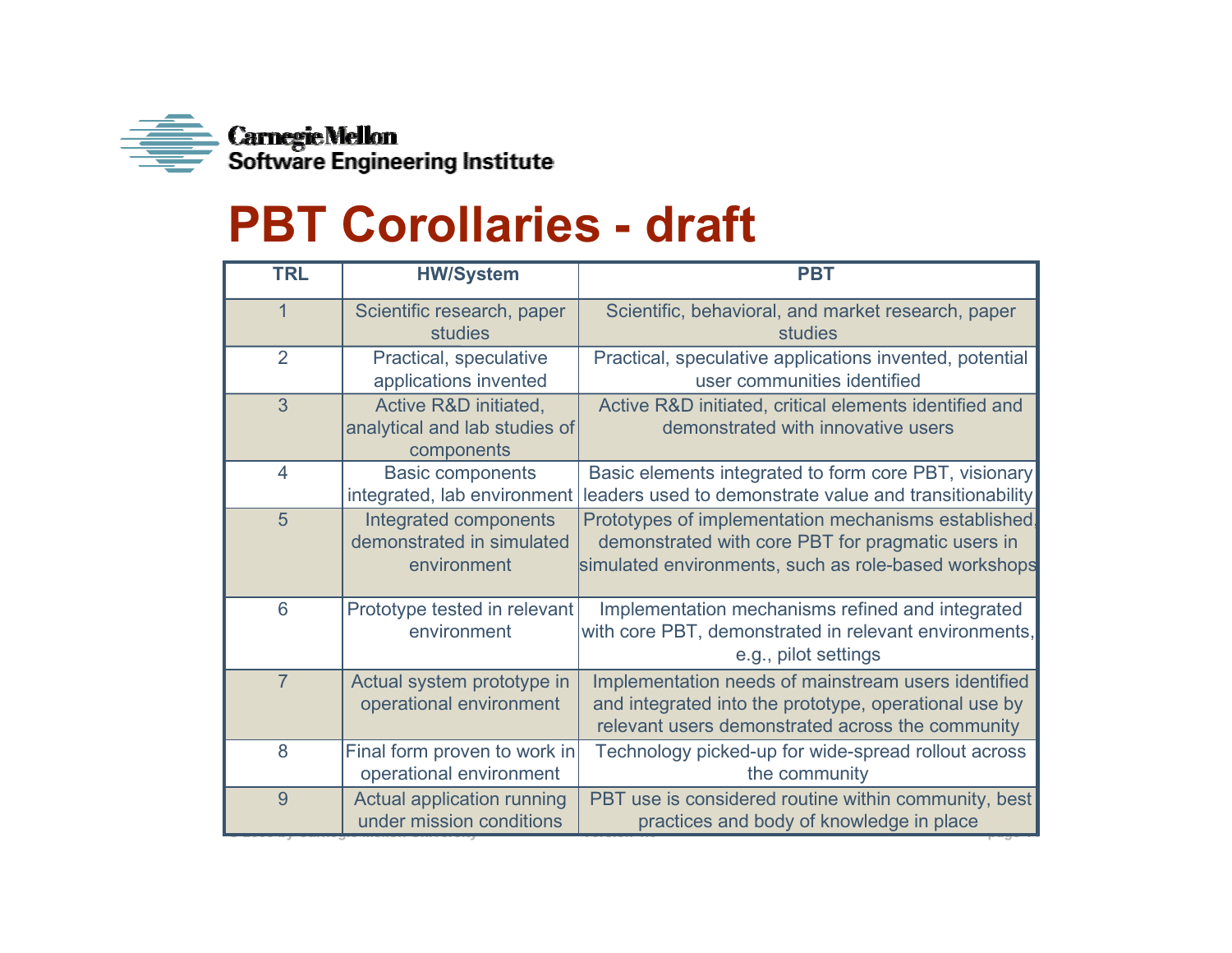

## **Example: SW-CMM -1**

| TRL#           | <b>Key Characteristics</b>                                                                         | <b>SW-CMM based Improvement</b><br><b>Example</b>                                                                                                    | <b>Nominal</b><br><b>Timeframe</b> |
|----------------|----------------------------------------------------------------------------------------------------|------------------------------------------------------------------------------------------------------------------------------------------------------|------------------------------------|
| 1              | Scientific, behavioral, and<br>market research, paper studies                                      | <b>IBM software framework</b><br>research, Crosby research,<br>Humphrey proposal of 5-level<br>maturity framework                                    | 1985-1987                          |
| $\overline{2}$ | <b>Practical, speculative</b><br>user communities identified                                       | Initial questionnaire<br>applications invented, potential developed/published (87-TR-13),<br>DoD and its sw-intensive system<br>suppliers identified | 1986-1987                          |
| 3              | Active R&D initiated, critical<br>elements identified and<br>demonstrated with innovative<br>users | SPA, 87-TR-13 used with large 1987-1989<br>DoD organizations and<br>contractors; Managing the SW<br>Process book published                           |                                    |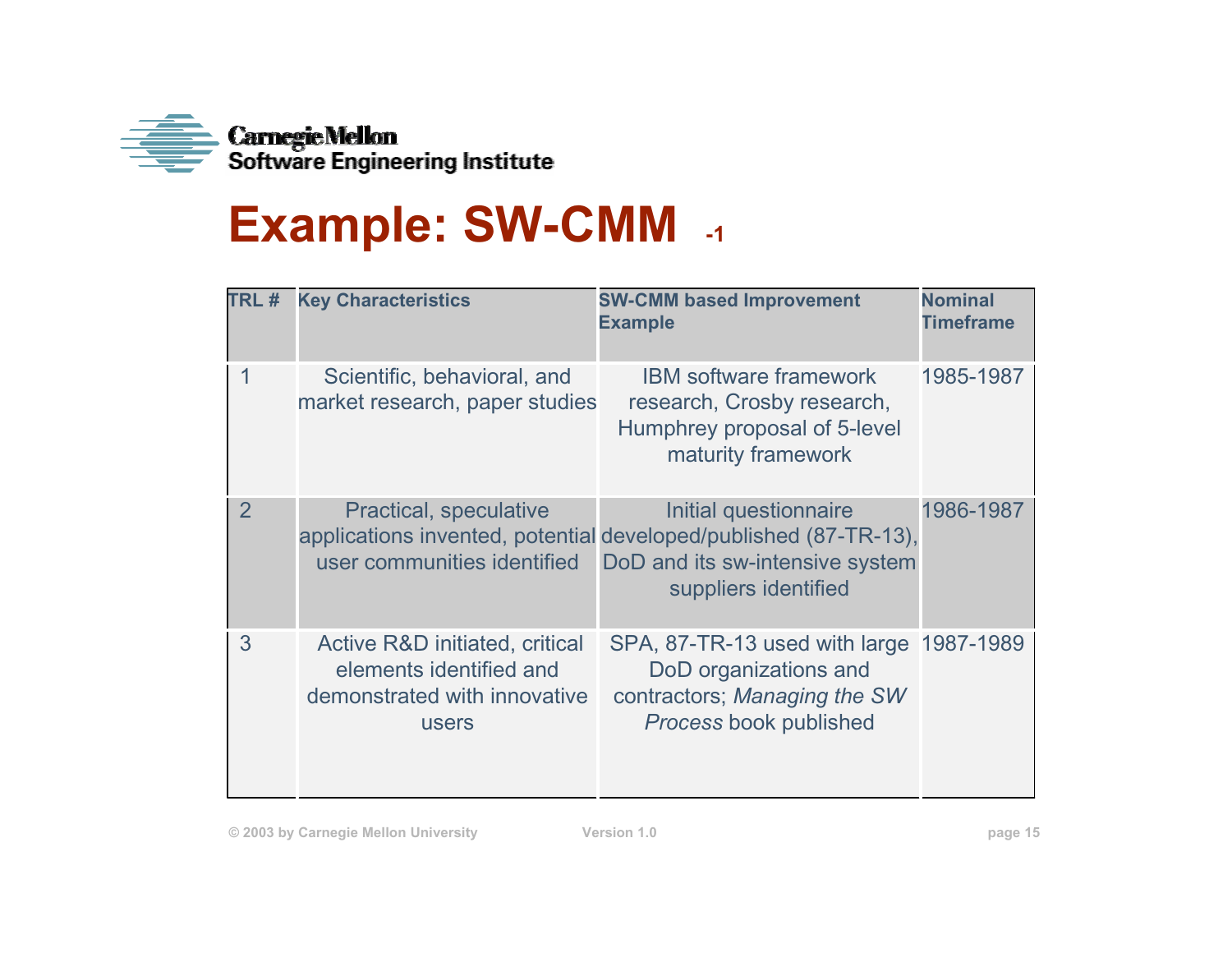

## **Example: SW-CMM -2**

| 4 | Basic elements integrated to<br>form core PBT, visionary<br>leaders used to demonstrate<br>value and transitionability                                                     | <b>SW-CMM initial design</b><br>prototyped/tested                                                                                                                           | 1989-1991 |
|---|----------------------------------------------------------------------------------------------------------------------------------------------------------------------------|-----------------------------------------------------------------------------------------------------------------------------------------------------------------------------|-----------|
| 5 | Prototypes of implementation<br>mechanisms established,<br>demonstrated with core PBT<br>for pragmatic users in<br>simulated environments, such<br>as role-based workshops | SW-CMM v1.0 published;<br>piloted with wider user base;<br>SPA and SCE used to feed<br>back info to CMM dev team;<br><b>SEPG workshop becomes</b><br><b>SEPG</b> conference | 1991-1993 |
| 6 | Implementation mechanisms<br>refined and integrated with<br>core PBT, demonstrated in<br>relevant environments, e.g.,<br>pilot settings                                    | SW-CMM v1.1 published; Intro 1993-1995<br>training, CBA-IPI and lead<br>appraiser program developed;<br>ROI case studies published                                          |           |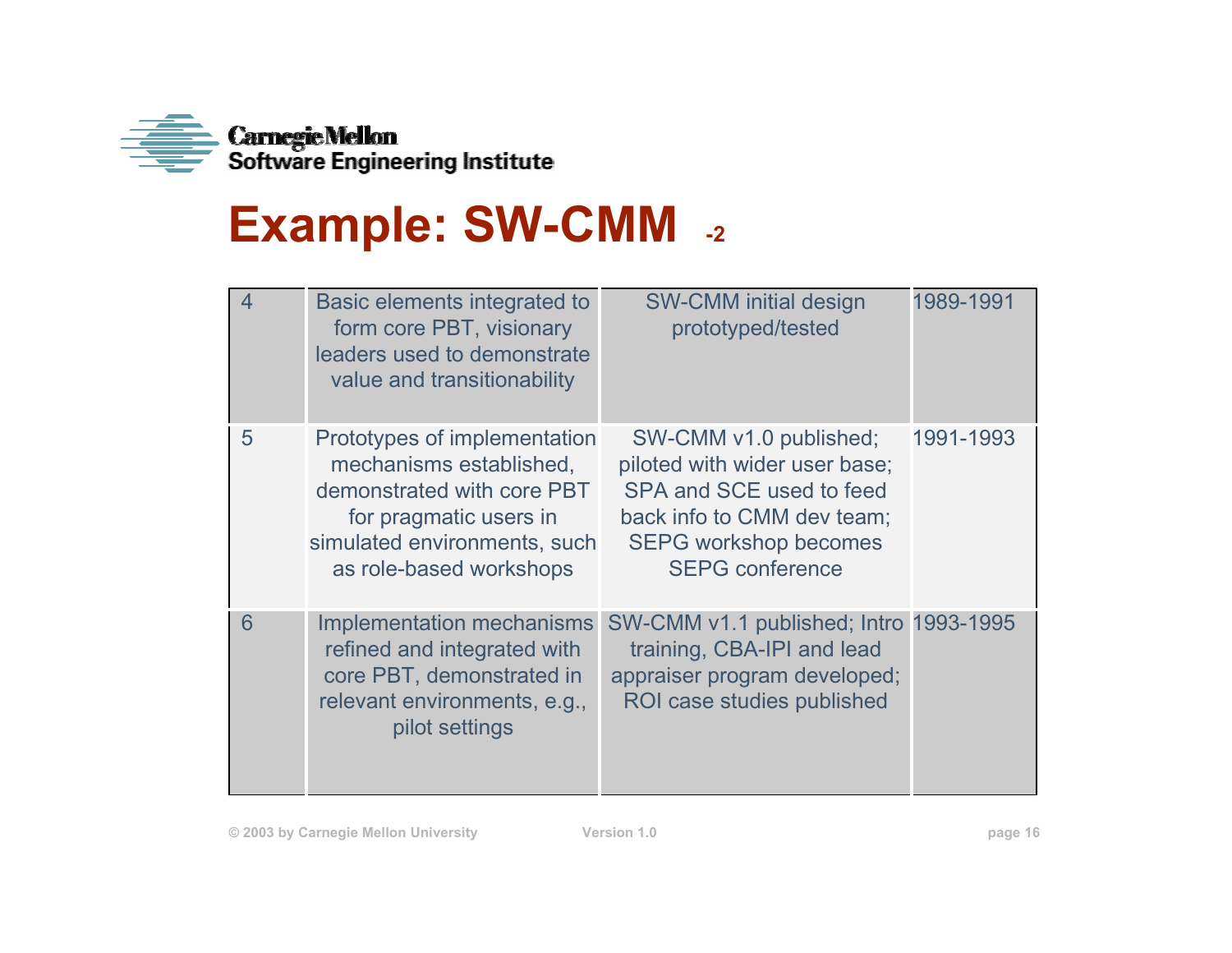

## **Example: SW-CMM -3**

|   | Implementation needs of<br>mainstream users identified<br>and integrated into the<br>prototype, operational use by<br>relevant users demonstrated<br>across the community | Transition Partner, CBA-IPI, 1993-1997<br>SCE 3.0, Intro TTT established;<br>SW measurement books<br>published; process support<br>(proc defn, MPI) courses<br>developed; SW-CMM v2.0<br>drafted                                                                                                     |           |
|---|---------------------------------------------------------------------------------------------------------------------------------------------------------------------------|------------------------------------------------------------------------------------------------------------------------------------------------------------------------------------------------------------------------------------------------------------------------------------------------------|-----------|
| 8 | Technology picked-up for<br>community                                                                                                                                     | "YAMMs" phenomenon; high<br>wide-spread rollout across the maturity workshops established;<br>principles for CMM established;<br>SW-CMM v2.0 chosen as basis<br>for CMMI framework                                                                                                                   | 1995-1997 |
| 9 | within community, best<br>practices and body of<br>knowledge are in place, may<br>involve incorporation of the<br>technology into community<br>guidance and policy        | PBT use is considered routine Incorporation of CMM concepts 1997-2001<br>into ISO 15504; over 60 orgns<br>invited to 2001 high maturity<br>workshop; noticeable<br>improvement in maturity profile<br>for intended community; SW-<br><b>CMM subsumed into CMMI</b><br>(broadening overall community) |           |